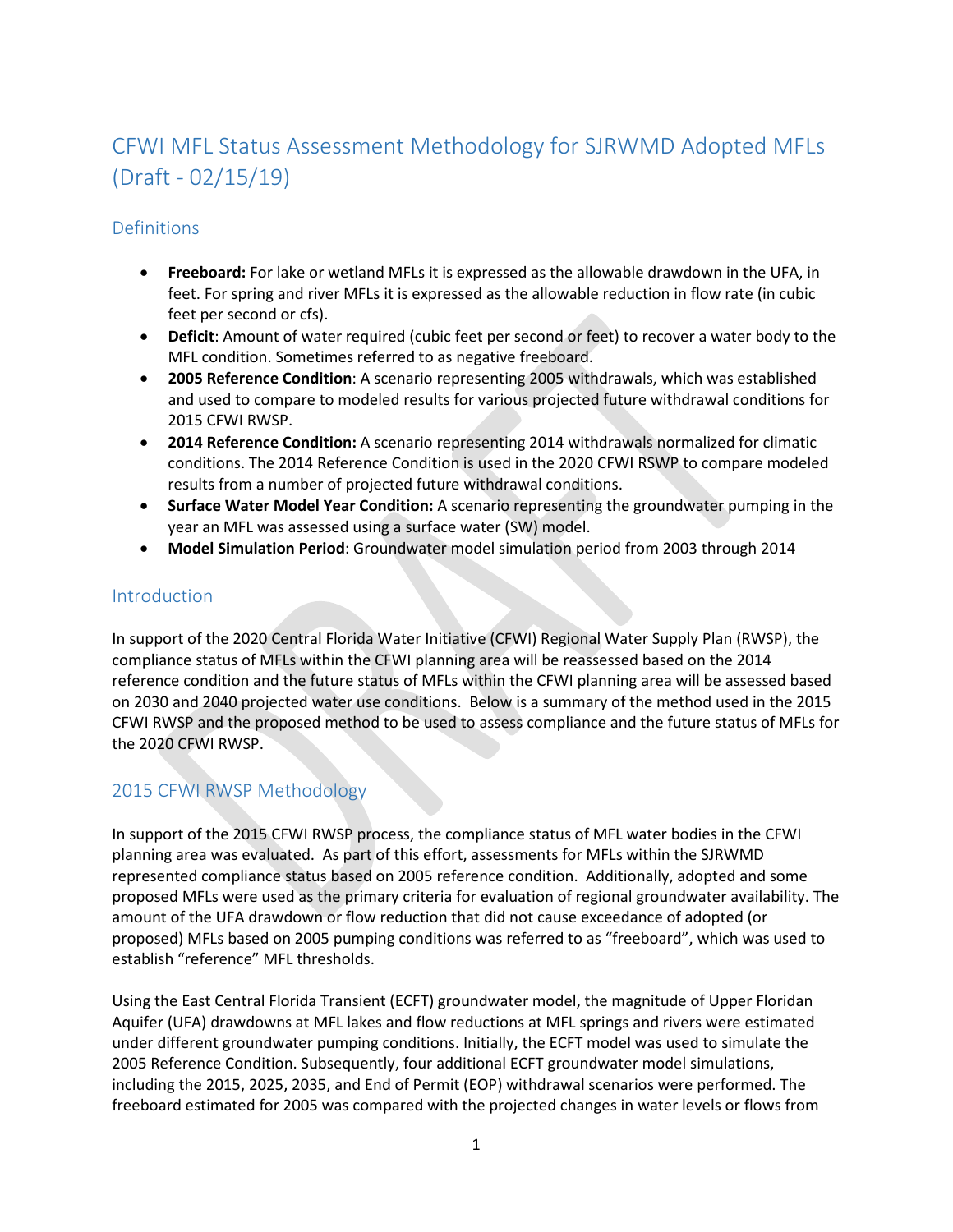2005 to future groundwater withdrawals. For example, for a given lake, the 2005 freeboard was compared to the water level delta from 2005 to 2035, to determine remaining freeboard at 2035. To evaluate the regional groundwater availability over a twenty-year planning horizon for development of the CFWI RWSP, the 2035 withdrawal scenario was used to assess the status of MFLs relative to the 2005 Reference Condition.

## 2005 Freeboard/Deficit

The following summarizes the method used to estimate the freeboard/deficit as of 2005 for MFL water bodies located in the SJRWMD portion of the CFWI.

Surface water (SW) models were developed for 6 springs and 13 lakes. If the SW model year was after 2000, the freeboard estimated using the SW model was assumed to be good and was used for the 2005 reference condition (Table 1). If the SW model year was before 2000, double-mass analysis on groundwater levels (for lakes) or flows (for springs) was performed. If double-mass analysis indicated a drawdown or flow reduction due to the additional pumping from the SW model year to 2005, the 2005 freeboard/deficit was calculated by subtracting the amount of drawdown or flow reduction estimated using double-mass analysis from the SW model year freeboard. If not, the freeboard estimated using the SW model was assumed to be a good estimate for 2005 (Table 1).

#### 2035 Freeboard/Deficit

The ECFT model was used to simulate 2005 and 2035 conditions. Since the ECFT model was a transient model, monthly level or flow hydrographs were generated for each system (for lakes, under the centroid of each lake) for 2005 and 2035 pumping conditions. The median of the difference between 2005 and 2035 condition hydrographs was assumed to be equal to the estimated drawdown or flow reduction in 2035 (relative to 2005) and was used to assess the future status of the MFLs. The amount of freeboard or deficit was calculated by subtracting the estimated 2035 drawdown or flow reduction from the 2005 freeboard/deficit shown in Table 1.

| Water<br><b>Body</b><br><b>Type</b> | <b>Year Adopted</b><br>/ Proposed<br><b>Rule Making</b> | <b>Site</b>        | County   | <b>SW Model</b><br>Year | 2005<br><b>Freeboard/Deficit</b><br>(ft or cfs) $*$ |
|-------------------------------------|---------------------------------------------------------|--------------------|----------|-------------------------|-----------------------------------------------------|
| Lake                                | 2002                                                    | Apshawa North      | Lake     | 1998                    | 0.4                                                 |
| Lake                                | 2002 / 2019                                             | Apshawa South      | Lake     | 1998                    | 0.4                                                 |
| Lake $/$<br>Wetland                 | 2001                                                    | <b>Boggy Marsh</b> | Lake     | 2005                    | 2.1                                                 |
| Lake                                | 2001                                                    | <b>Brantley</b>    | Seminole | 2003                    | 2.2                                                 |
| Lake                                | 2002                                                    | Cherry             | Lake     | 2003                    | 1.5                                                 |
| Lake                                | 2003                                                    | Emma               | Lake     | 2003                    | 3.0                                                 |
| Lake                                | 2000                                                    | Louisa             | Lake     | 2003                    | 2.0                                                 |
| Lake                                | 2003                                                    | Lucy               | Lake     | 2003                    | 3.0                                                 |
| Lake                                | 1998                                                    | Mills              | Seminole | 2003                    | 2.3                                                 |
| Lake                                | 2002                                                    | Minneola           | Lake     | 2003                    | 2.1                                                 |
| Lake                                | 2001                                                    | Pine Island        | Lake     | 2005                    | 1.5                                                 |

#### Table 1. Summary of MFLs from 2015 CFWI RWSP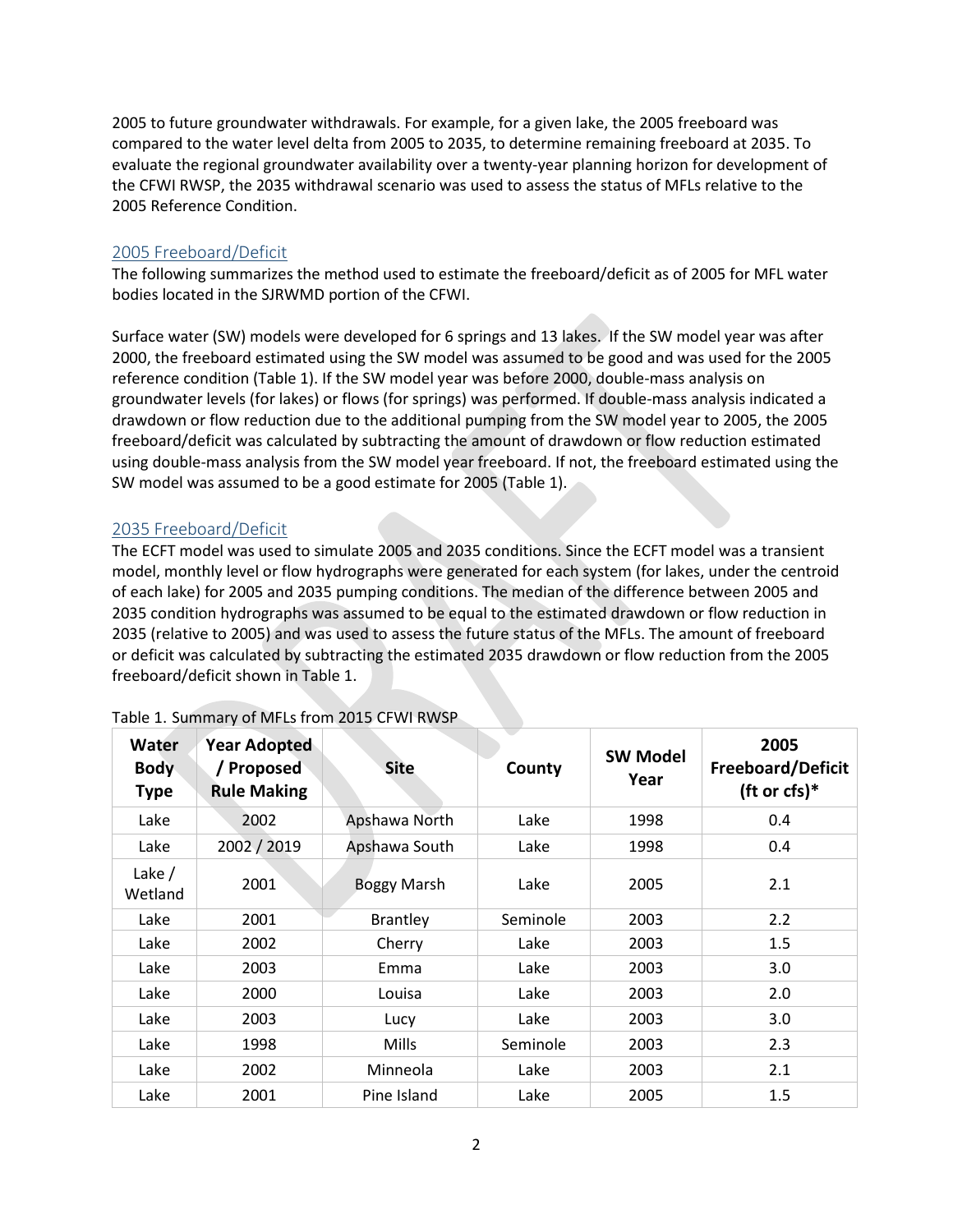| Lake   | 1998 / 2019 | Prevatt                          | Orange   | 2002 | 1.1    |
|--------|-------------|----------------------------------|----------|------|--------|
| Lake   | 1998 / 2017 | Sylvan                           | Seminole | 2002 | 1.1    |
| River  | 1992 / 2019 | Wekiva River at<br>State Road 46 | Orange   | 1990 | 8.0    |
| Spring | 1992 / 2019 | Miami                            | Seminole | 1990 | 1.0    |
| Spring | 1992 / 2019 | Palm                             | Seminole | 1990 | $-1.8$ |
| Spring | 1992 / 2019 | Rock                             | Orange   | 1990 | 2.4    |
| Spring | 1992 / 2019 | Sanlando                         | Seminole | 1990 | 4.0    |
| Spring | 1992 / 2019 | <b>Starbuck</b>                  | Seminole | 1990 | 0.1    |
| Spring | 1992 / 2019 | Wekiwa                           | Orange   | 1990 | 2.3    |

\*Positive values indicate "freeboard" and negative values indicate "deficit" in feet (for lakes) and cubic feet per second (for springs and rivers)

#### 2020 CFWI RWSP Proposed Methodology

#### 2014 Freeboard/Deficit

Because of complexity in groundwater hydrology and the interaction between groundwater and surface water features such as lakes and springs, if available, groundwater models are the best available tools to evaluate the impact of groundwater pumping on MFL water bodies. The ECFT model used in 2015 CFWI RWSP has been updated and is now called the East Central Florida Transient Expanded (ECFTX) model. The ECFTX model simulates monthly levels and flows for a period (from 2003 to 2014) that captures both 2005 and 2014 reference conditions. This makes the groundwater model more suitable for current assessment of MFL water bodies within CFWI area.

The proposed methodology is based on the use of the ECFTX groundwater model and assumes that the ECFTX model will produce hydrographs from 2003 to 2014 (model simulation period). 2014 reference condition and MFL SW model year scenarios will be simulated to estimate freeboard/deficit for 2014 reference condition.

**2014 Reference Condition Scenario:** The year 2014 was selected as the reference year for 2020 CFWI RWSP for evaluation of groundwater availability within CFWI planning region**.** A set of monthly peaking factors from 2003 through 2014 was developed by the CFWI HAT team to normalize the 2014 pumping to account for climatic conditions throughout the simulation period. The monthly peaking factors from 2003 through 2014 will be applied to the 2014 pumping to develop the 2014 reference condition scenario.

**MFL SW Model Year Scenarios:** The SJRWMD methodology for estimating freeboard for a specific MFL water body is based on long-term simulations of SW models. The freeboard is initially estimated for the pumping condition of the latest year the SW model simulates. The freeboard is later updated, as needed, based on the change in pumping from the SW model year. For example, the freeboard for Lake Apshawa North shown in Table 1 was originally estimated for the SW model year of 1998 and later updated to 2005 as part of 2015 CFWI RWSP, as previously described. The freeboards estimated for both 1998 and 2005 reflect the pumping conditions in 1998 and 2005, respectively, regardless of climatic conditions in those years. For example, the freeboard estimated for 2005 would not change if the pumping remained the same since 2005.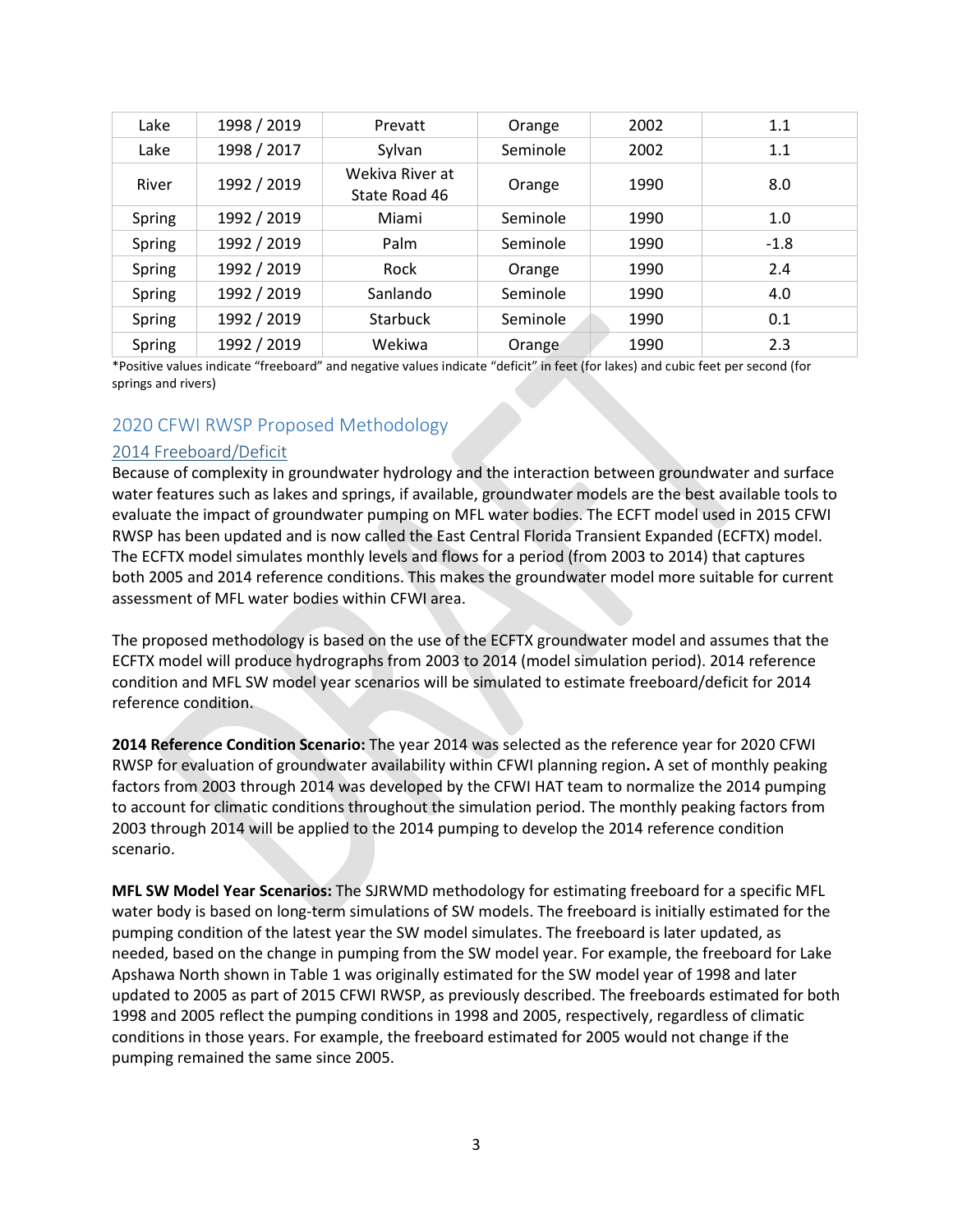Because of significant challenges with developing spatial distribution of groundwater pumping within the model domain for the years before 2000, the 2005 freeboard shown in Table 1 will be used for an MFL water body if the associated SW model year is before 2000. In addition, the 2003 pumping condition will be used to assess the MFL water bodies with a SW model year of 2002 since 2002 was not included in the ECFTX model simulations. Table 2 summarizes how 2014 freeboard will be calculated for the MFL water bodies with different SW model years shown in Table 1.

| <b>SW Model</b><br>Year in Table 1 | 2014 Freeboard                                                                                             | <b>ECFTX Scenarios</b>                         |
|------------------------------------|------------------------------------------------------------------------------------------------------------|------------------------------------------------|
| 2002                               | 2002 Freeboard +/- Change in UFA level or flows from<br>2003 pumping condition to 2014 reference condition | 2003 SW model year                             |
| 2003                               | 2003 Freeboard +/- Change in UFA level or flows from<br>2003 pumping condition to 2014 reference condition | 2014 Reference Condition                       |
| 2005<br>Pre-2000                   | 2005 Freeboard +/- Change in UFA level or flows from<br>2005 pumping condition to 2014 reference condition | 2005 SW model year<br>2014 Reference Condition |

Table 2. 2014 Freeboard Calculation

Since the ECFTX is a transient model simulating monthly water levels and flows from 2003 through 2014, MFL SW model year scenarios will be developed by applying a set of monthly peaking factors (MFL peaking factors) to the average pumping in the respective SW model year from 2003 through 2014. The purpose of MFL peaking factors is to capture the seasonal variation in pumping while preserving the average pumping in the respective SW year throughout the simulation period.

For the 2014 reference condition scenario, the pumping in 2014 was adjusted by a set of peaking factors to account for climatic conditions in 2014. For the MFL SW model year scenarios, a separate set of peaking factors were developed because the freeboards shown in Table 1 are based on the pumping condition in the respective years which should be preserved. Therefore, there was no need to make adjustments to account for climatic conditions. The MFL peaking factors were calculated as follows:

Peaking Factor in Month *i* of Year 
$$
j = \frac{\text{Pumping in Month } i \text{ of Year } j}{\text{Average pumping in Year } j}
$$

Where

- *i* : months from January through December
- *j* : years from 2003 through 2014

**Freeboard/Deficit Calculations:** The first step in the proposed methodology is to run the ECFTX model using the 2014 reference condition. Since the ECFTX model is a transient model, the 2014 reference condition hydrograph (monthly levels or flows) for each MFL system will be generated over the model simulation period (2003 to 2014).

The second step is to run the ECFTX model using SW model year condition for each MFL system. The SW model year condition hydrographs (monthly levels or flows) for each MFL system will be generated over the model simulation period.

The third step is to calculate the difference between the 2014 reference condition hydrograph and the SW model year condition hydrograph representing the simulated drawdown (for lakes, under the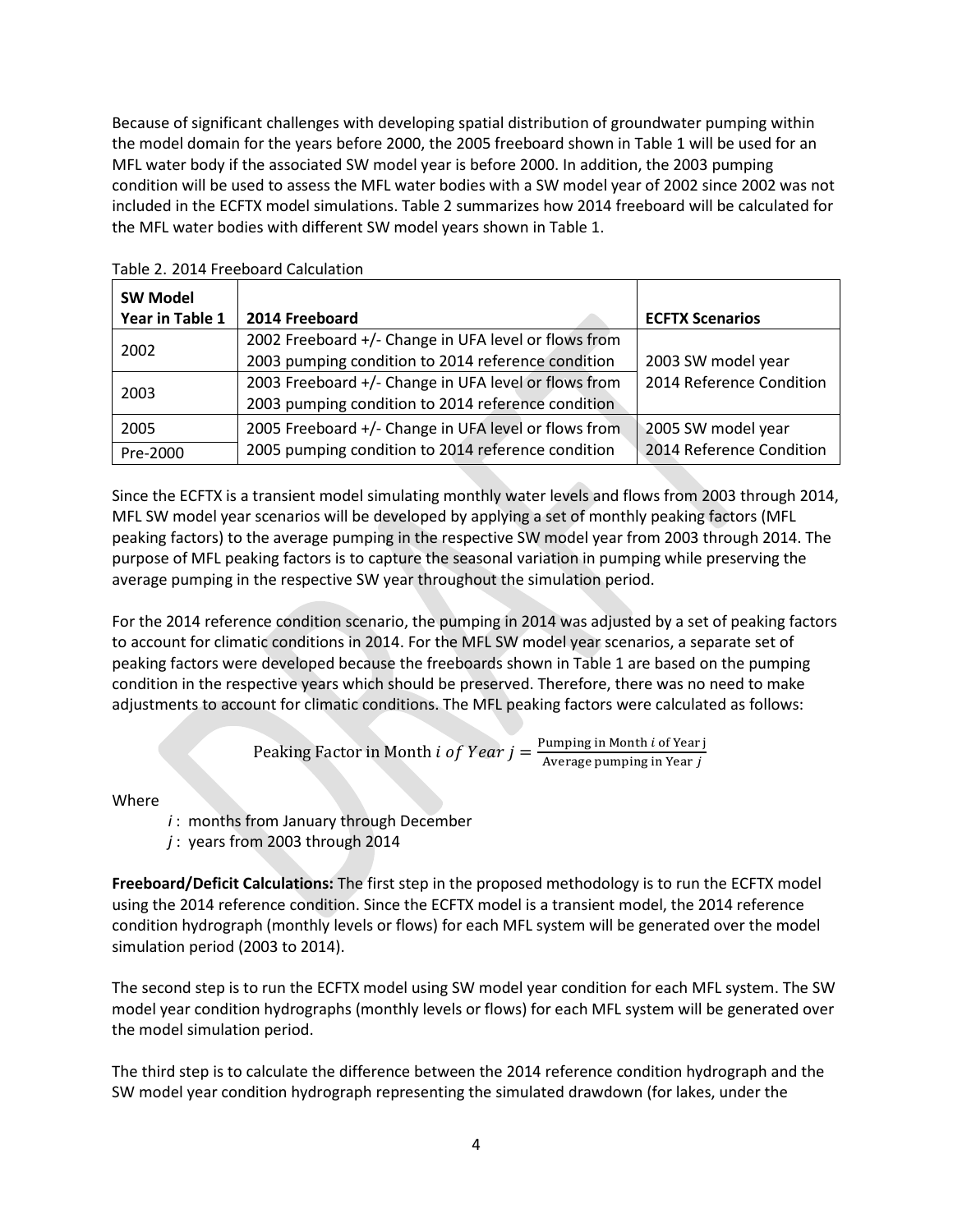centroid of each lake) or flow reduction under different historical hydrologic condition. The drawdown or flow reduction for each corresponding system will be calculated by averaging the difference between the 2014 reference condition hydrograph and the SW model year condition hydrograph.

The final step is to estimate the 2014 freeboard or deficit by subtracting the drawdown or flow reduction estimated for each corresponding system from the original freeboard/deficit estimated for SW model year shown in Table 1. Table 3 shows step-by-step how the 2014 freeboard/deficit will be estimated.

Table 3 – A step-by-step summary of the proposed methodology

Run ECFTX model using the 2014 reference condition well file.

Generate hydrograph of groundwater levels (below an MFL lake) or flows (at an MFL spring) for each MFL system for the model simulation period (Hydrograph 1 in Figure 1)

Run ECFTX model using the respective SW model year pumping for each system (Tables 1 and 2). Pumping adjusted with MFL peaking factors (SW model year condition) will be applied over the model simulation period

Generate groundwater level or flow hydrographs for each MFL system for the model simulation period (Hydrograph 2 in Figure 1)

Calculate average drawdown or flow reduction by averaging the difference between the 2014 reference condition hydrograph (Hydrograph 1) and the SW model year condition hydrograph (Hydrograph 2) shown in Figure 1 from 2003 to 2014

Subtract the estimated average drawdown or flow reduction from the freeboard/deficit estimated for SW model year shown in Table 1 to calculate the 2014 freeboard or deficit



Figure 1. Illustrative graph for estimating freeboard/deficit in 2014 using ECFTX model